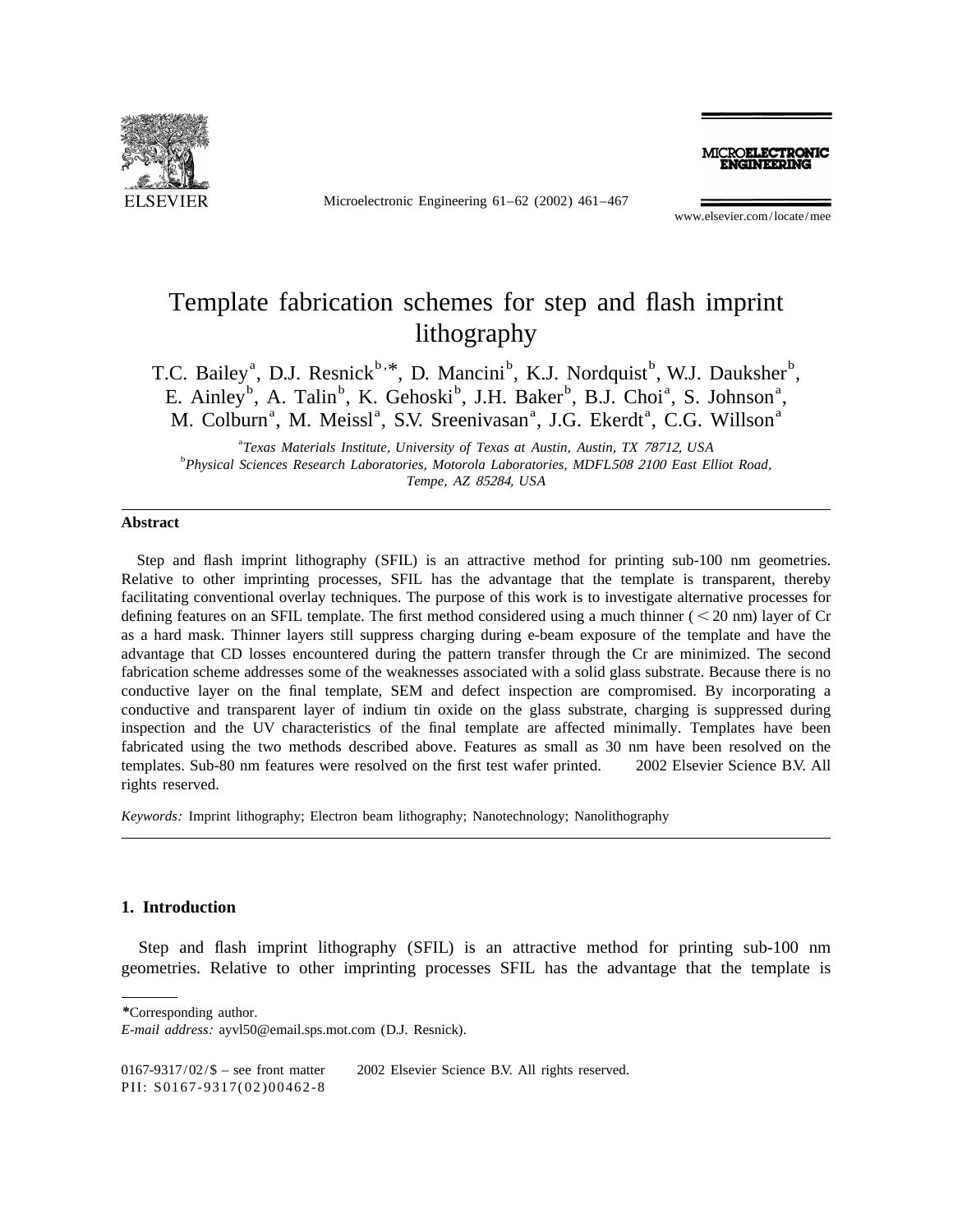transparent, thereby facilitating conventional overlay techniques. In addition, the imprint process is performed at low pressures and room temperature, which minimizes magnification and distortion errors [1].

Early template fabrication schemes started with a  $6 \times 6 \times 0.25$ " conventional photomask plate and used established Cr and phase shift etch processes to define features in the glass substrate [2]. Although sub-100 nm geometries were demonstrated, critical dimension (CD) losses during the etching of the thick Cr layer etch make the fabrication scheme more difficult for  $1 \times$  templates [3]. It is not unusual, for example to see etch biases as large as 100 nm [4]. The purpose of this work is to investigate alternative processes for defining features on an SFIL template.

The first method considered using a much thinner ( $\leq$  20 nm) layer of Cr as a hard mask. Thinner layers still suppress charging during the e-beam exposure of the template, and have the advantage that CD losses encountered during the pattern transfer through the Cr are minimized. Because the etch selectivity of  $SiO<sub>2</sub>$  to Cr is better than 18:1 in a fluorine based process, a sub-20 nm Cr layer is sufficient as a hard mask during the etching of the glass substrate. The second fabrication scheme attempts to address some of the weaknesses associated with a solid glass substrate. Because there is no conductive layer on the final template, SEM and defect inspection are compromised. By incorporating a conductive and transparent layer of indium tin oxide (ITO) on the glass substrate, charging is suppressed during inspection, and the transparent nature of the final template is not lost.

## **2. Experimental details**

In order to quickly establish baseline conditions, all experiments were run on either 100 mm Pyrex 7740 wafers or 150 mm quartz wafers. NEB-22 negative resist was exposed on a Leica VB6 system operating at 100 kV. The resist process used has been described previously [5]. Cr was deposited in an MRC 603 DC magnetron load-locked sputtering system. A 1200-W, 35-mTorr process run in a single pass mode was employed. The first test samples of ITO were supplied by Silicon Quest. Those films were DC sputtered at a power of 1 kW in 100% Ar at a pressure of 8 mTorr. Subsequent development was done internally in a customized RF sputter system operating at a power of 100 W and an  $Ar/O<sub>2</sub>$ pressure of 6 mTorr. To further improve optical transmission and conductivity, the films were then annealed at 300  $\degree$ C for 1 h in air. PECVD oxide was deposited in a Novellus Concept 1 system at a temperature of 250 °C. All pattern transfer experiments were performed in a Unaxis VLR system. A chlorine and oxygen mixture was used to etch the Cr films. A CHF<sub>3</sub>-based etch was used to pattern transfer either the PECVD oxide or the quartz substrates.

CD measurements and top down micrographs were taken with a Hitachi S7800 CD-SEM equipped with a cold cathode source and an automated pattern recognition system. The repeatability of the CD-SEM is 3.5 nm ( $3\sigma$ ) for line measurements and 1.4 nm ( $3\sigma$ ) for pitch. Cross-sectioned images were obtained with a Hitachi S4500 SEM operating at 5 kV.

### **3. Thin Cr template process**

To minimize CD loss, Cr films layers as thin as 10 nm were deposited on 150 mm quartz wafers. A 180-nm thick NEB-22 resist was exposed on the VB6 and served as the hard mask for the pattern transfer through the Cr. The Cr was then used as the hard mask for the transfer of the image into the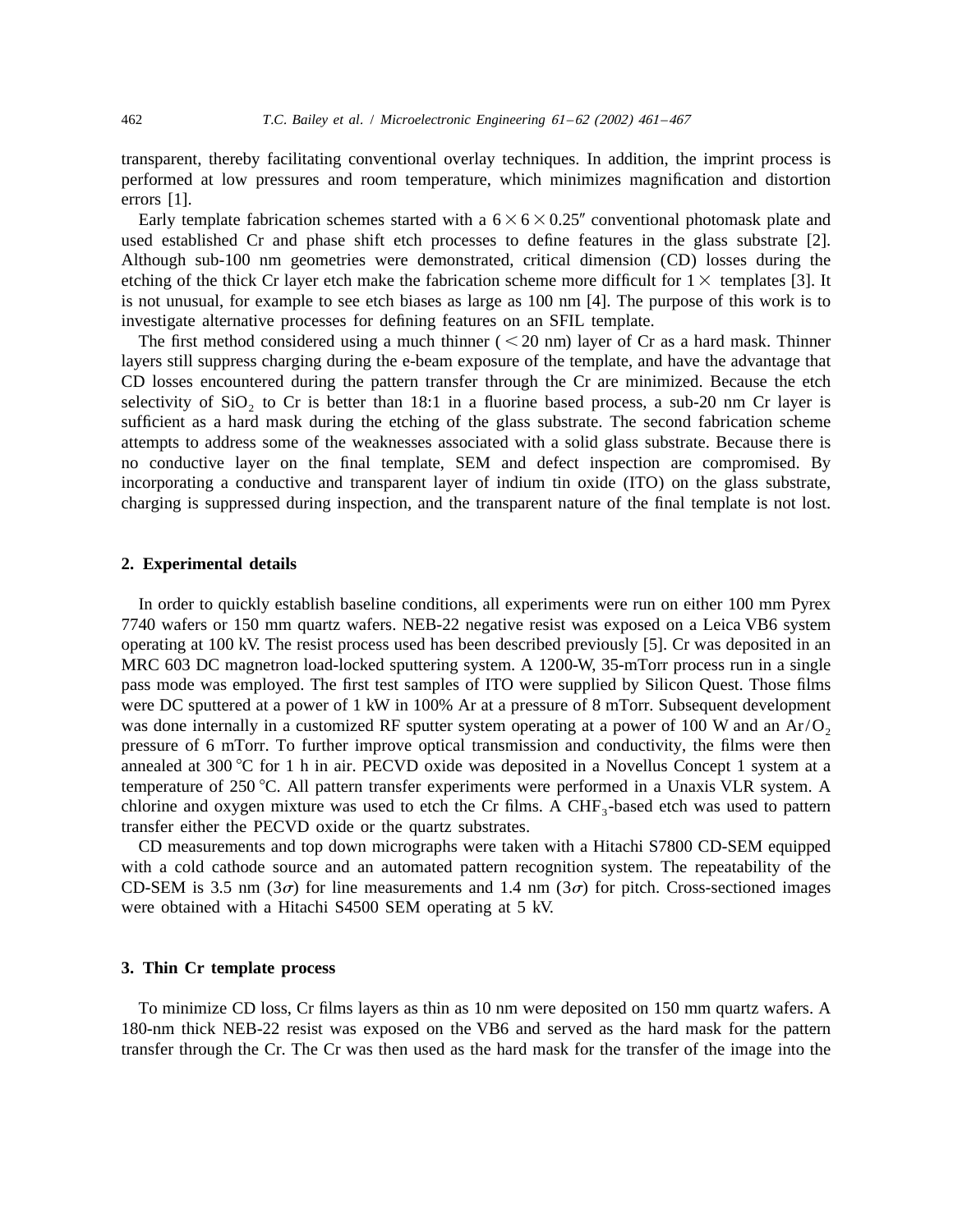

Fig. 1. CD vs. exposure dose, before and after pattern transfer. The 'resist' data are resist features on a blanket Cr film, the 'quartz etch' data are patterned resist/Cr features on the  $SiO<sub>2</sub>$  substrate with the pattern transferred into the substrate, and the 'final' data are with resist and Cr removed. For the latter data set it was necessary to coat the sample with a 5-nm blanket Cr film in order to measure feature dimensions with the SEM, hence the  $\sim$ 10 nm CD shift.



Fig. 2. The 30-nm trenches (a) and 50-nm lines (b) defined in an SFIL template. These samples were coated with a 5-nm blanket Cr layer for SEM charge dissipation. Note the stitching errors visible in (b).

quartz. Following the quartz etch, the remaining resist and Cr were stripped away, thereby producing a final template. Typical etch depths into the quartz were 100 nm.

Fig. 1 depicts the change in CD for 100 nm lines as the template was processed. No discernible shift in CD was detected after the etching of both the Cr and quartz. After stripping the resist and Cr, the template was coated with a 5-nm blanket film of Cr (to avoid charging in the SEM) and measured again. A 10-nm shift was observed, and is most likely a consequence of the blanket charge reduction layer.

Fig. 2 depicts SEM images of 30 nm trenches and 50 nm lines in the final template. These are the smallest features fabricated on an SFIL template to date.

# **4. Oxide/ITO template process**

Although the thin Cr process successfully maintains CD control, the final template presents several problems. SEM inspection is compromised, since the quartz substrate has no means for dissipating charge. Defect inspection is also difficult, since there is no material-based contrast. It is also very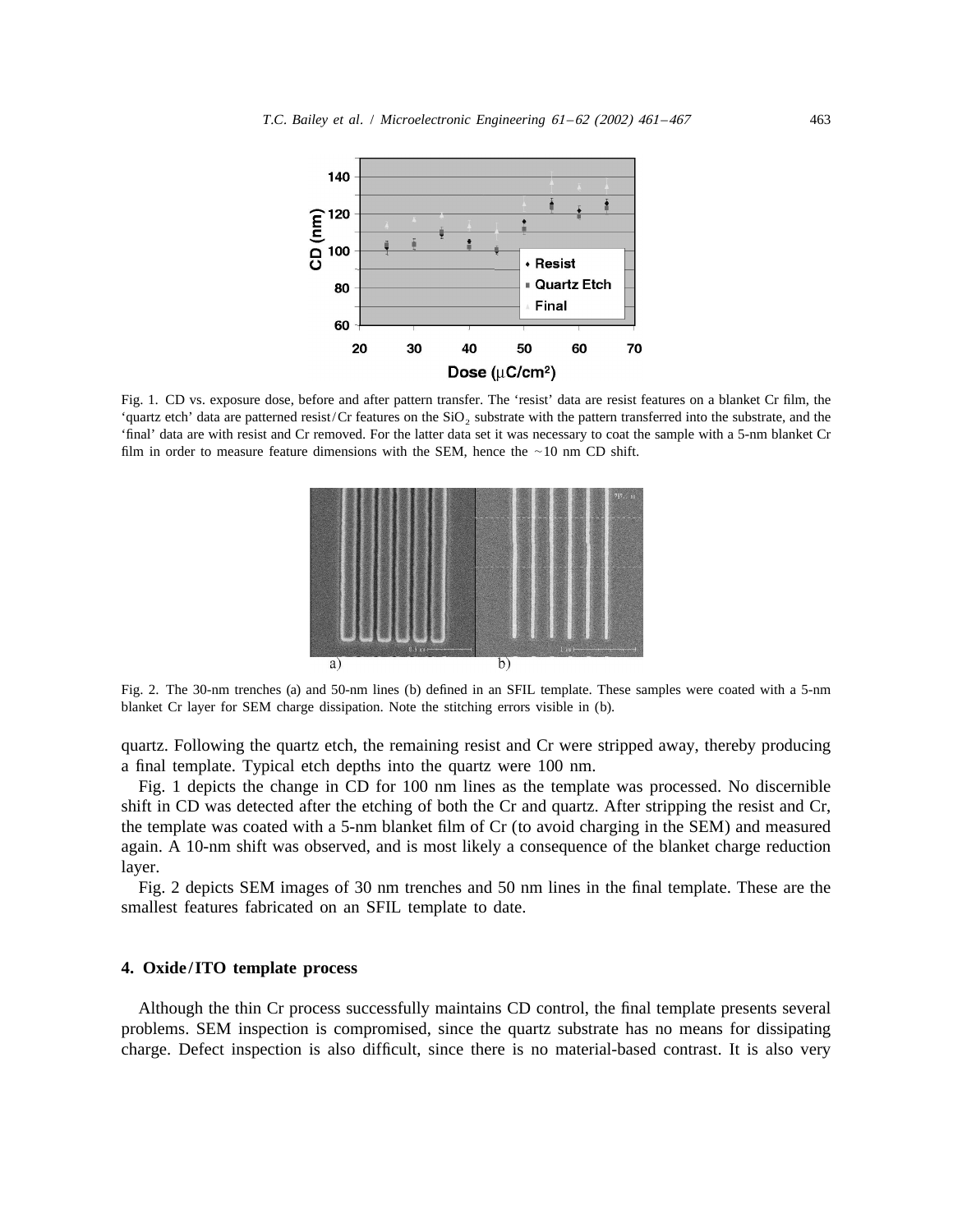

Fig. 3. Template fabrication scheme incorporating an ITO layer. The final SFIL template would have a transparent charge dissipation layer embedded in its structure, enabling end-of-line template inspection by CD-SEM.

likely that sub-50 nm templates will require electron microscopy-based defect detection schemes, which will also suffer from a lack of a charge dissipation layer [6].

To overcome these issues, we propose that a transparent conductive oxide, such as ITO, be deposited on the quartz. A PECVD oxide can then be deposited on the ITO. This oxide is coated with an e-beam resist, which is patterned and subsequently used as an etch mask for the oxide pattern transfer. Because fluorine forms no volatile products with either indium or tin, the ITO serves as an excellent etch stop. One possible fabrication scheme is depicted in Fig. 3.

Another advantage of the proposed process is improved selectivity between oxide and resist. Selectivities of better than 5:1 have been reported [7]. As a result, it should be possible to further thin the starting e-beam resist and obtain even smaller features in both the resist and final template. Cross section images (using the process described above) of dense 70 and 100 nm lines are shown in Fig. 4.

## **5. ITO properties**

The transparent conducting oxide, ITO in this case, must satisfy a large number of criteria to be successfully implemented. The material must be transparent at 365 nm in order to polymerize the etch

|                     | $30 - JUL - 01$ | $SETL-T0-12-84$ | $30 - JUL - 01$ |
|---------------------|-----------------|-----------------|-----------------|
|                     |                 |                 |                 |
| 4.0 kV X90.0K 333nm |                 | 4.0 KV X50.0K   | <i>seenm</i>    |

Fig. 4. Cross section SEM images of dense 70 (a) and 100 nm (b) lines. These are  $SiO<sub>2</sub>$  lines on a blanket ITO film—the structure is analogous to the pictorial representation in Fig. 3.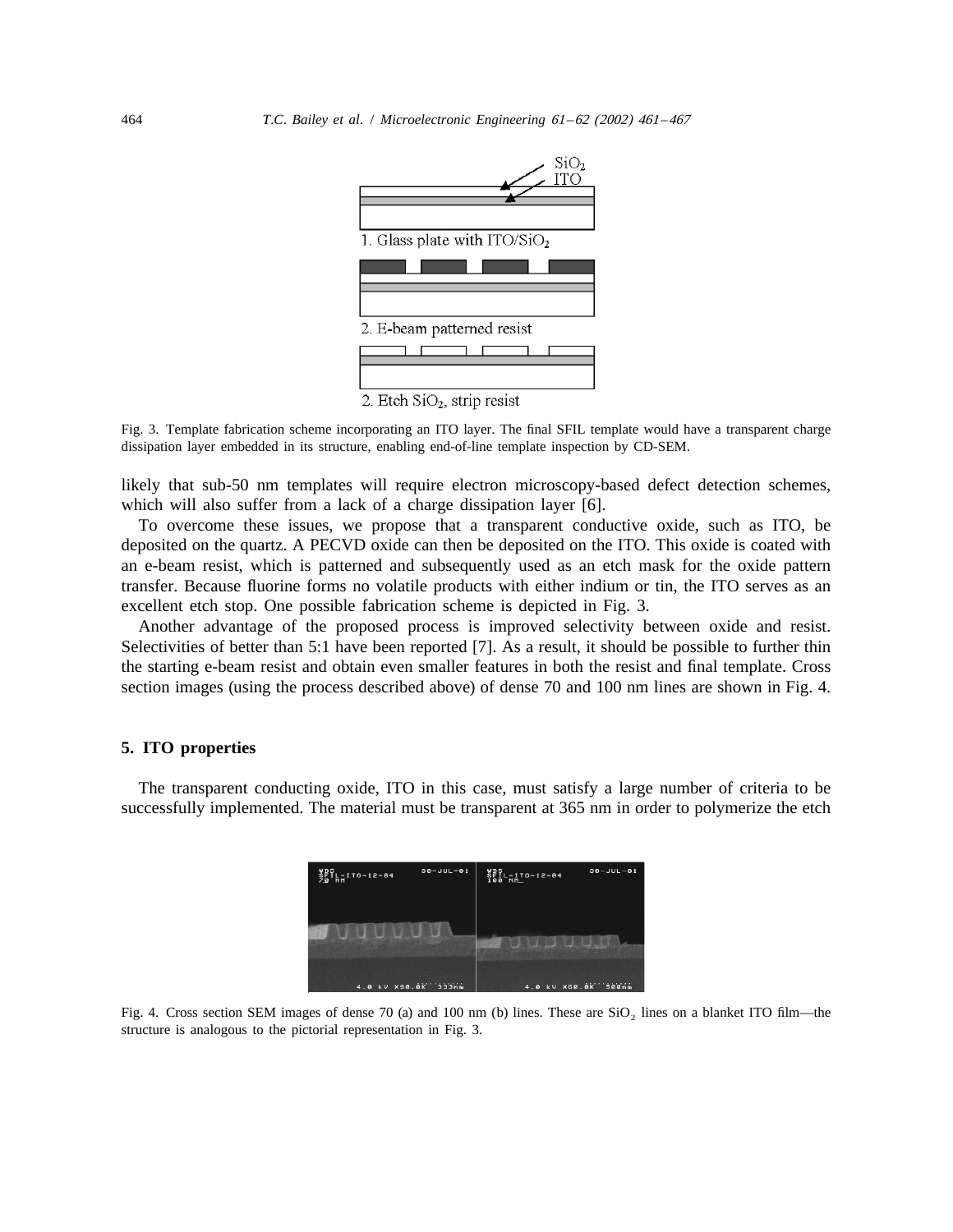

Fig. 5. Transmission spectrum for two ITO films. Initial ITO/SiO<sub>2</sub> substrates were obtained from Silicon Quest, until we could develop a process to deposit ITO at Motorola. This chart shows the superior optical transmission of the Motorola films.

barrier layer during the SFIL printing process, but be reflective enough at 780 nm to allow the VB6 laser height sensor system to locate the template surface during template exposure. Resistivity must be low enough to allow e-beam writing and template inspection without charging. Additionally, the ITO must have minimal surface roughness, possess sufficient adhesion to  $SiO<sub>2</sub>$  in order to withstand the imprint process, and be compatible with the release layer that is applied to the template prior to imprinting.

To expedite process development, ITO samples were initially obtained from Silicon Quest. A parallel effort was also started in-house to develop an ITO deposition process. Although surface roughness is superior for the externally supplied material, there was a dramatic difference in optical transmission between the two films. A comparison of 150 nm films is depicted in Fig. 5. Transmission at 365 nm differs by about a factor of two. Although 80% transmission should be more than sufficient for the imprint process, further improvements are possible by optimizing the ITO thickness and surface characteristics. It is interesting to note that although there is a large disparity in transmission, resistivity of the films are nearly identical ( $\sim 5 \times 10^2$  ohms/sq).

The ITO films also appear to be sufficiently conductive. Fig. 6 depicts SEM images from an ITO-based template taken after resist development, and after oxide etch and resist strip. No blanket charge dissipation layer was applied prior to obtaining the images. The 50-nm iso-dense features were well-resolved in the resist (Fig. 6a), indicating that no local beam blurring occurred during writing. Fig. 6b depicts 100 nm dense features after oxide etch and resist strip. Line edges are well delineated and the ITO surface texture is easily observed.

#### **6. Imprint process**

A 248-nm Ultratech stepper has been converted to function as an imprint step and repeat tool, and has been detailed previously [3]. Templates and wafers are loaded and unloaded manually. Printing operations, including *x*–*y* positioning of the wafer, dispensing etch barrier liquid, *z*-translation of the template to close the gap between the template and wafer, UV curing of etch barrier, and controlled separation are all automated [8] and controlled with a LabVIEW interface. The system is currently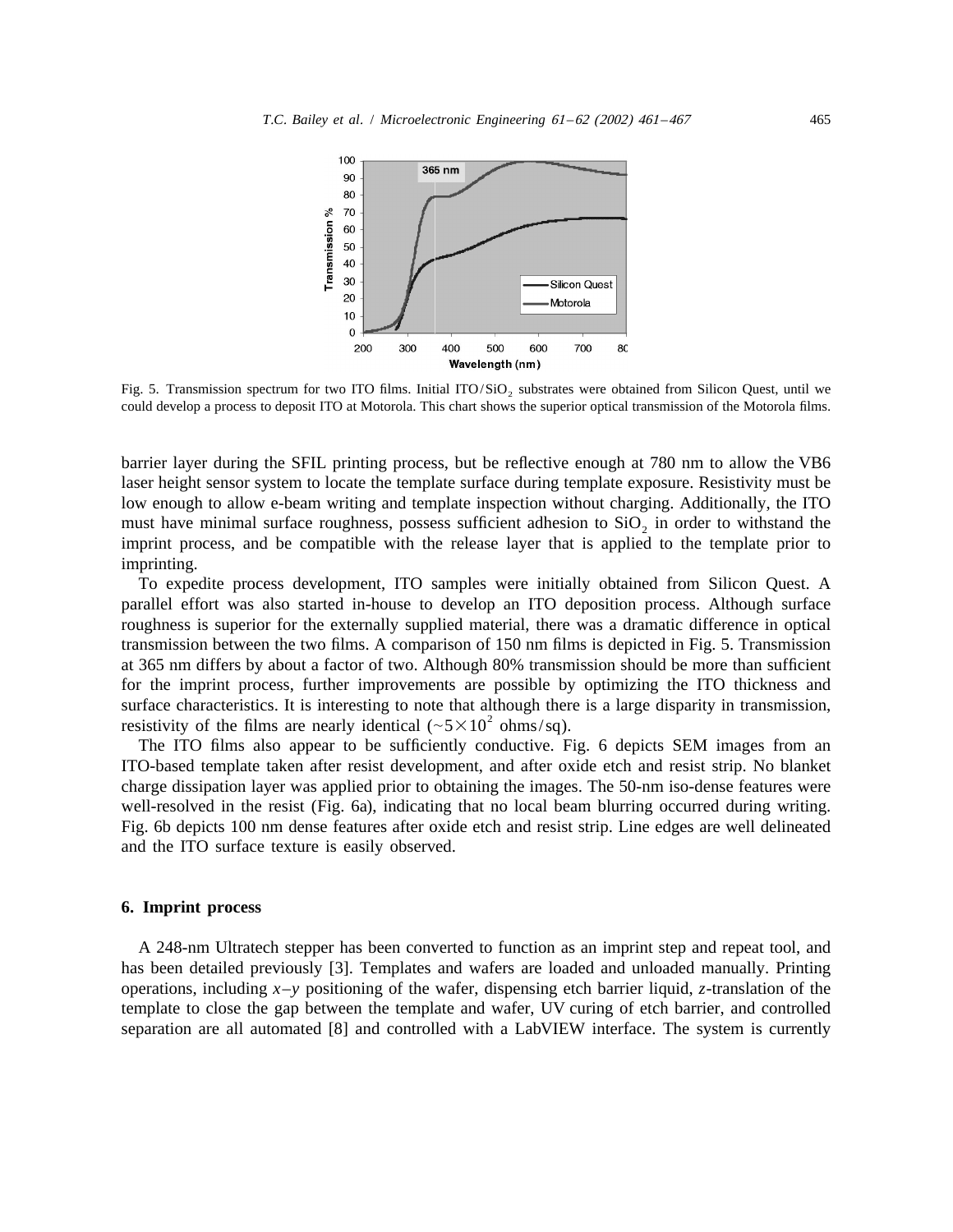

Fig. 6. SEM micrographs of an oxide/ITO template. The 50-nm features after resist development (a), demonstrating the ability for the embedded ITO film to effectively dissipate charge during e-beam exposure. The 100-nm lines/spaces after oxide etch and resist strip (b), showing that the ITO film eliminates charge build-up and provides sufficient contrast during CD-SEM inspection.



Fig. 7. Top-down SEM showing 70 nm images in the etch barrier, after imprinting. The resolution of the SFIL process seems limited by the size of the features on the imprint templates.

configured to handle 1 inch<sup>2</sup>×0.25 inch templates. For this study, a 0.75×0.75 inch section was cut from a finished wafer template and attached to a 0.25-inch thick by 1 inch<sup>2</sup> blank quartz template with an optical adhesive. The additional handling involved in bonding the wafer pieces to quartz blanks did not allow for good template–substrate orientation during imprinting, and thus made imprinting high-resolution features difficult, and imaging the resulting imprint pattern even more difficult. Work is underway to transfer the template fabrication processes to standard 0.25-inch thick substrate material, which will eliminate these difficulties. We believe resolution of that issue will allow imprinting of sub-50 nm features, and will show this work in a later publication.

An example of 70 nm features printed on the first test wafer are shown in Fig. 7. The features are well defined and faithfully reproduce the images of the templates.

#### **7. Conclusions**

Two methods for fabricating an SFIL template have been demonstrated. Both approaches are capable of defining features smaller than 70 nm. The oxide/ITO method is more appealing, however,